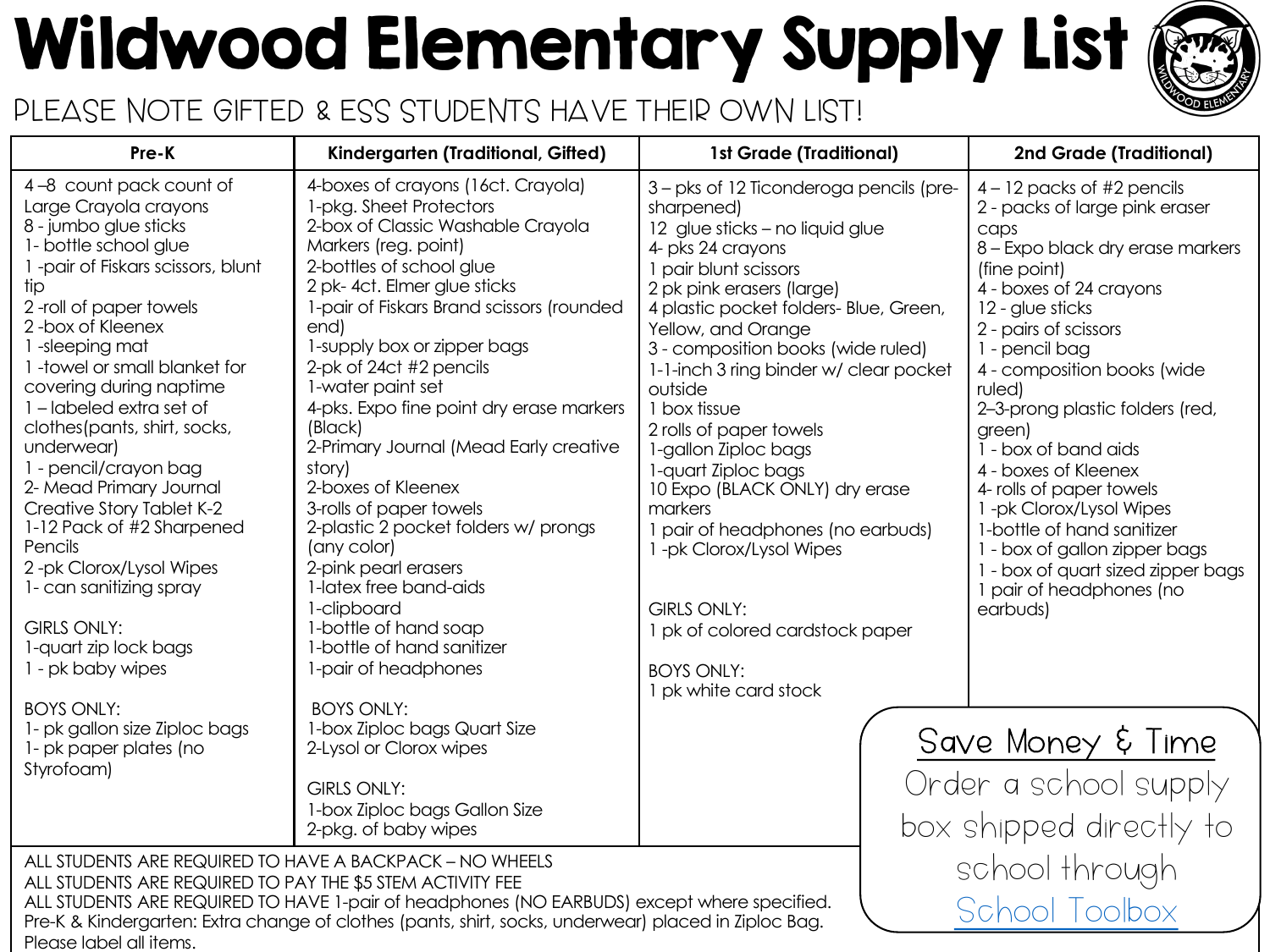## Wildwood Elementary Supply List

#### PLEASE NOTE GIFTED& ESS STUDENTS HAVE THEIR OWN LIST!

| <b>Third Grade</b>                                                                                                                                                                                                                                                                                                                                                                                                                                                                                                                                                                                                                                 | <b>Fourth Grade</b>                                                                                                                                                                                                                                                                                                                                                                                                                                                                                                                                                                                                           | <b>Fifth Grade</b>                                                                                                                                                                                                                                                                                                                                                                                                                                                                                                                                                                                                                                |
|----------------------------------------------------------------------------------------------------------------------------------------------------------------------------------------------------------------------------------------------------------------------------------------------------------------------------------------------------------------------------------------------------------------------------------------------------------------------------------------------------------------------------------------------------------------------------------------------------------------------------------------------------|-------------------------------------------------------------------------------------------------------------------------------------------------------------------------------------------------------------------------------------------------------------------------------------------------------------------------------------------------------------------------------------------------------------------------------------------------------------------------------------------------------------------------------------------------------------------------------------------------------------------------------|---------------------------------------------------------------------------------------------------------------------------------------------------------------------------------------------------------------------------------------------------------------------------------------------------------------------------------------------------------------------------------------------------------------------------------------------------------------------------------------------------------------------------------------------------------------------------------------------------------------------------------------------------|
| 1 - pencil bag<br>2 - rolls of paper towels<br>2- Boxes of Kleenex<br>1- box of quart sized plastic bags<br>1- box of gallon sized plastic bags<br>$4 -$ glue sticks<br>3 - plastic pocket folders w/ prongs red, green,<br>blue<br>2- box of 24 ct. crayons<br>4- pks yellow pencils (no decorative pencils)<br>1- pk Crayola colored pencils<br>2- highlighter markers<br>3- composition notebooks<br>1- pk blue pens<br>1- pks of thin, black dry erase markers (4)<br>1 pair of blunt scissors<br>4-pink pearl or pencil top erasers<br>1- pks of wide ruled loose-leaf<br>2-clorox wipe<br>2-hand sanitizers<br>1- pair of earbuds/headphones | 1- pair of earbuds/headphones<br>3 - pkg. of baby wipes<br>2- pks of Expo Dry Erase Markers (6)<br>4- pks of pencils (12ct.)<br>1- pks of loose-leaf paper<br>3- Boxes Kleenex<br>1- Boxes Quart-size Freezer Bags<br>1- Box Gallon-Size Freezer Bags<br>3- Rolls of Paper Towels<br>4- Plastic Pocket Folders with Brads: (Do Not<br>label with Child's name or subject) * Blue *<br>Green * Yellow * Orange<br>4- Black/White Marble Composition Books<br>1- Package of Markers<br>1- Package of Crayons<br>1- Bottle of Glue<br>1- Pair of Scissors<br>1- Zipper Pencil Bag (NO PLASTIC BOXES)<br>**NO BINDERS OF ANY KIND | 1 pair of earbuds/headphon<br>2- Wide Ruled Filler Paper<br>2- pk page protectors<br>3- composition notebooks<br>2- pks post-it notes 3x3<br>1- zipper pencil pouch<br>3- pks pencils 12 ct<br>1- pencil sharpener<br>1- box of eraser tops<br>1- pk of expo fine point dry er<br>1- pack of colored markers<br>1- pk of colored pencils<br>1- pair of scissors<br>1- pack of glue sticks<br>4- pk disinfecting wipes<br>4-rolls of Paper Towels<br>4- boxes of Kleenex<br>1- box of band-aids<br>6-2 pocket plastic folders wit<br>yellow, green, purple, and or<br><b>GIRLS ONLY:</b><br>1 box of gallon sized Ziploc Bo<br>4 liquid hand soaps |
| Save Money & Time<br>Order a school supply                                                                                                                                                                                                                                                                                                                                                                                                                                                                                                                                                                                                         |                                                                                                                                                                                                                                                                                                                                                                                                                                                                                                                                                                                                                               | <b>BOYS ONLY:</b><br>1 box of quart sized Ziploc Ba<br>4 hand sanitizers                                                                                                                                                                                                                                                                                                                                                                                                                                                                                                                                                                          |
| box shipped directly to<br>school through                                                                                                                                                                                                                                                                                                                                                                                                                                                                                                                                                                                                          | ALL STUDENTS ARE REQUIRED TO HAVE A BACKI<br>ALL STUDENTS ARE REQUIRED TO PAY THE \$!<br>ALL STUDENTS ARE REQUIRED TO HAVE 1-p<br>(NO EARBUDS) excel                                                                                                                                                                                                                                                                                                                                                                                                                                                                          |                                                                                                                                                                                                                                                                                                                                                                                                                                                                                                                                                                                                                                                   |
| School Toolbox                                                                                                                                                                                                                                                                                                                                                                                                                                                                                                                                                                                                                                     |                                                                                                                                                                                                                                                                                                                                                                                                                                                                                                                                                                                                                               |                                                                                                                                                                                                                                                                                                                                                                                                                                                                                                                                                                                                                                                   |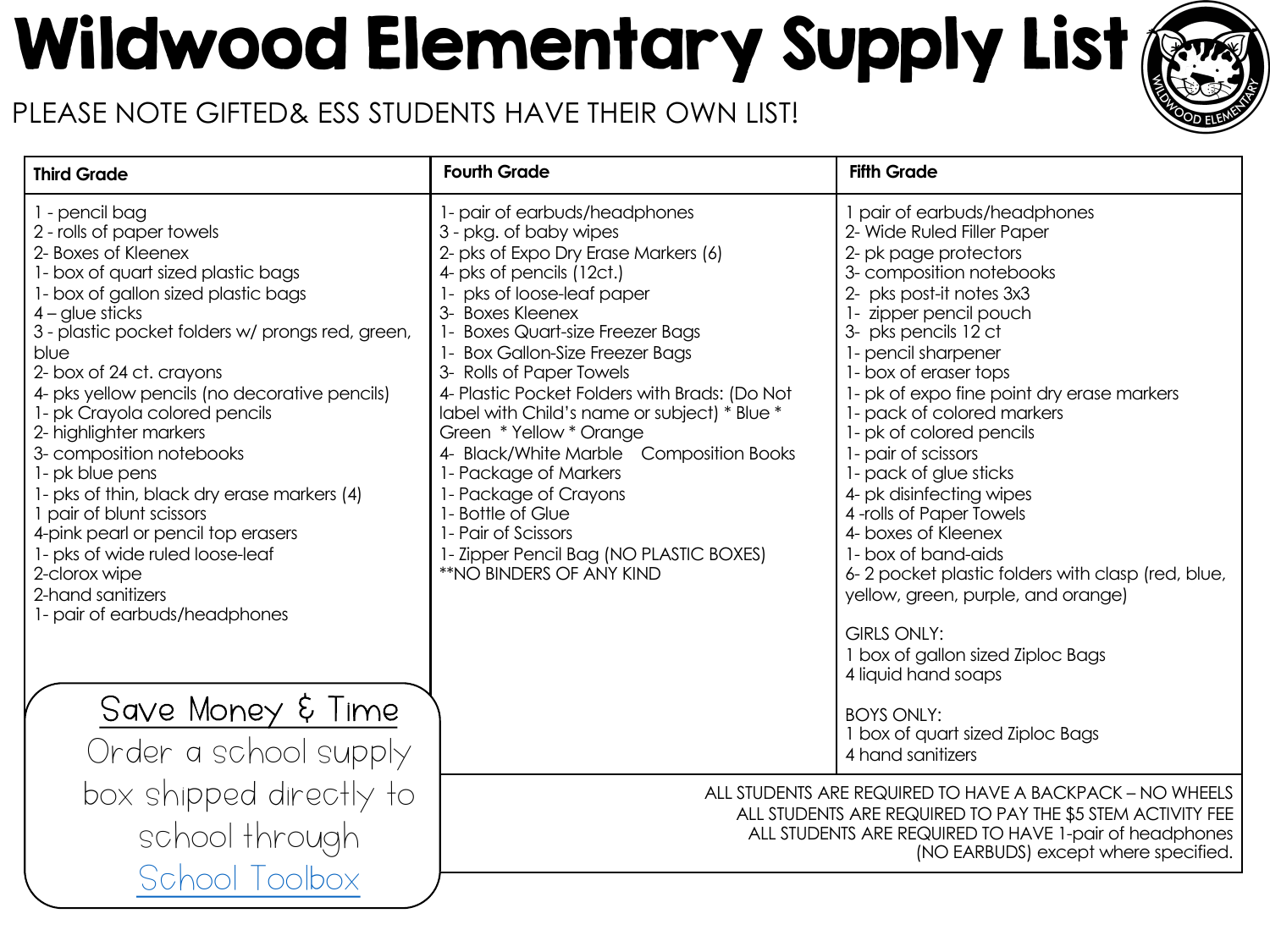### Wildwood Elementary Gifted Supply Lis

| Kindergarten                                                                                                                                                                                                                                                                                                                                                                                                                                                                                                                                                                                                                                                                                                                                                                                                                                             | 1st Grade                                                                                                                                                                                                                                                                                                                                                                                                                                                                                                                                                                                                                                | 2nd Grad                                                                                                                                                                                                                                                                                                                                                                                                                                                                                                                                                                                                                                                                                                                 |
|----------------------------------------------------------------------------------------------------------------------------------------------------------------------------------------------------------------------------------------------------------------------------------------------------------------------------------------------------------------------------------------------------------------------------------------------------------------------------------------------------------------------------------------------------------------------------------------------------------------------------------------------------------------------------------------------------------------------------------------------------------------------------------------------------------------------------------------------------------|------------------------------------------------------------------------------------------------------------------------------------------------------------------------------------------------------------------------------------------------------------------------------------------------------------------------------------------------------------------------------------------------------------------------------------------------------------------------------------------------------------------------------------------------------------------------------------------------------------------------------------------|--------------------------------------------------------------------------------------------------------------------------------------------------------------------------------------------------------------------------------------------------------------------------------------------------------------------------------------------------------------------------------------------------------------------------------------------------------------------------------------------------------------------------------------------------------------------------------------------------------------------------------------------------------------------------------------------------------------------------|
| 4-boxes of crayons (16ct. Crayola)<br>1-pkg. Sheet Protectors<br>2-box of Classic Washable Crayola Markers<br>(reg. point)<br>2-bottles of school glue<br>2 pk-4ct. Elmer glue sticks<br>1-pair of Fiskars Brand scissors (rounded end)<br>1-supply box or zipper bags<br>2-pk of 24ct #2 pencils<br>1-water paint set<br>4-pks. Expo fine point dry erase markers<br>(Black)<br>2-Primary Journal (Mead Early creative<br>story)<br>2-boxes of Kleenex<br>3-rolls of paper towels<br>2-plastic 2 pocket folders w/ prongs (any<br>color)<br>2-pink pearl erasers<br>1-latex free band-aids<br>1-clipboard<br>1-bottle of hand soap<br>1-bottle of hand sanitizer<br>1-pair of headphones<br><b>BOYS ONLY:</b><br>1-box Ziploc bags Quart Size<br>2-Lysol or Clorox wipes<br><b>GIRLS ONLY:</b><br>1-box Ziploc bags Gallon Size<br>2-pkg. of baby wipes | 1-12pks Ticonderoga pencils (no decorative<br>pencils)<br>12 - glue sticks - no liquid glue<br>2- pks 24 crayons<br>2 pk markers<br>1 pair blunt scissors<br>1 pk pink erasers (large)<br>6 plastic pocket folders- Blue, Green, Red,<br>Yellow, Purple, Black<br>2 - composition books (wide ruled)<br>1 box tissue<br>1-gallon Ziploc bags<br>1-quart Ziploc bags<br>2 pk Expo dry erase markers<br>1 pk of cleaning wipes<br>1 pk of colored construction paper<br>1 pk of colored printer paper<br>2 - boxes of Kleenex<br>2 rolls paper towels<br>1 box band aid<br>1 bottle of hand sanitizer<br>1 pair of headphones (no earbuds) | 3-12 pks Ticonderoga pencils<br>pencils)<br>1 - pencil bag (NO plastic/ha<br>8 - Expo black dry erase markers<br>1 - pk of highlighters<br>1- pk of colored pencils<br>2 - box crayons<br>12 - glue sticks<br>1 - pair of scissors<br>2 - composition books (wide r<br>4-3-prong plastic folders (red<br>purple)<br>2 rolls paper towels<br>1 - box of Kleenex<br>1-pk cleaning wipes, Lysol or<br>1 pair of headphones (no ear<br>GIRLS ONLY:<br>1- pk of colored printer pape<br>1 pk of index cards<br>1 - pk loose leaf paper—wide<br><b>BOYS ONLY:</b><br>1 - box of quart sized zipper b<br>1- pk of 3 x 3 Sticky Notes<br>1-bottle of hand sanitizer<br>1 - box of aallon zipper baas<br>Save Mone<br>Order a sch |
| ALL STUDENTS ARE REQUIRED TO HAVE A BACKPACK - NO WHEELS<br>ALL STUDENTS ARE REQUIRED TO PAY THE \$5 STEM ACTIVITY FEE<br>ALL STUDENTS ARE REQUIRED TO HAVE 1-pair of headphones (NO EARBUDS) except where specified.<br>Pre-K & Kindergarten: Extra change of clothes (pants, shirt, socks, underwear) placed in Ziploc Bag.<br>Please label all items.                                                                                                                                                                                                                                                                                                                                                                                                                                                                                                 |                                                                                                                                                                                                                                                                                                                                                                                                                                                                                                                                                                                                                                          | box shipped<br>school th<br>School                                                                                                                                                                                                                                                                                                                                                                                                                                                                                                                                                                                                                                                                                       |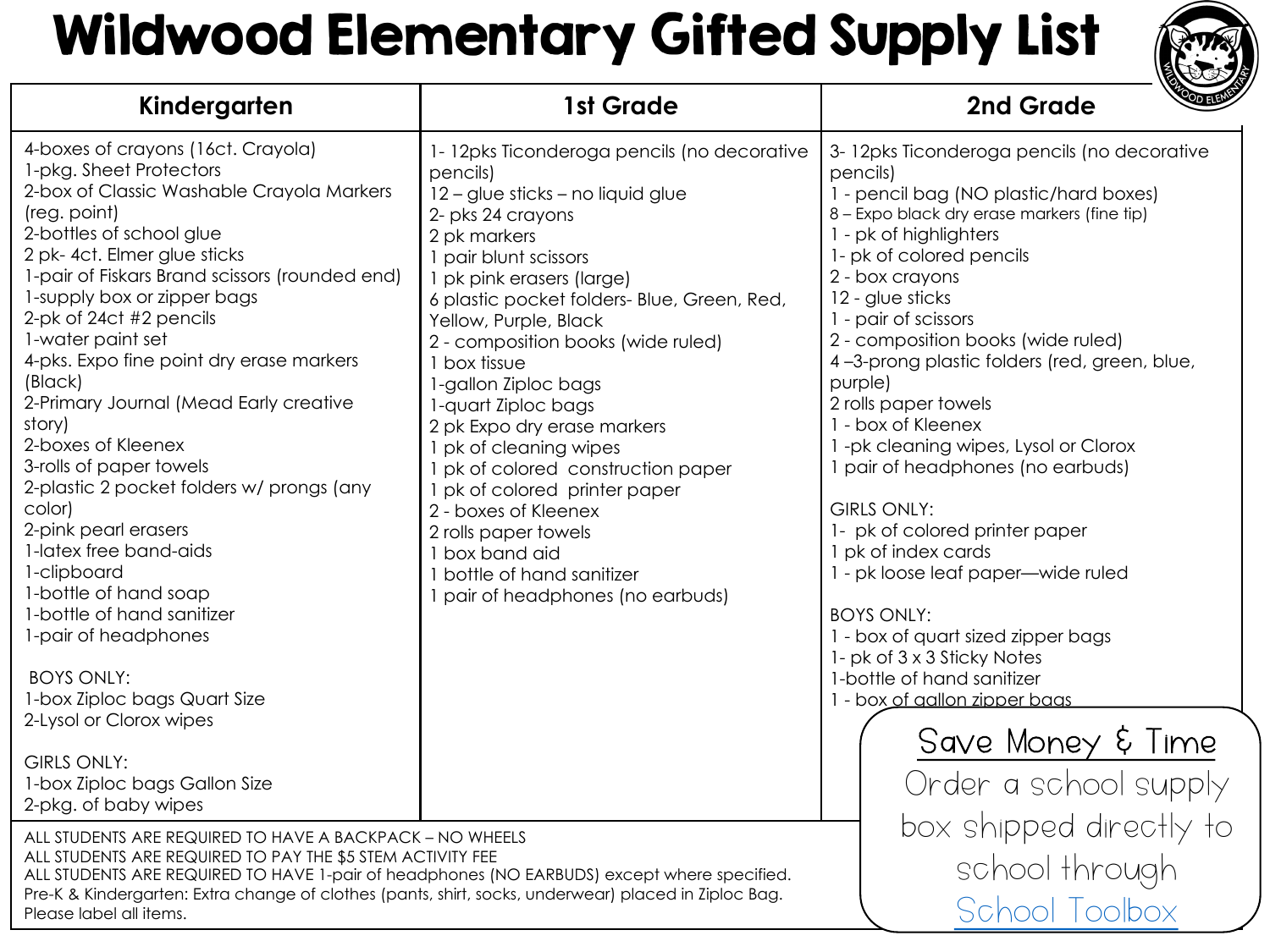### Wildwood Elementary Gifted Supply Lis

| Third Grade (Gifted)                                                                                                                                                                                                                                                                                                                                                                                                                                                                                                                                                                                                                                                                                                                                                                                                                                     | Fourth Grade (Gifted)                                                                                                                                                                                                                                                                                                                                                                                                                                                                                                                                                                                                                                                                                                                                                                                                                      | Fifth Grade (Gifted)                                                                                                                                                                                                                                                                                                                                                                                                                                                                                                                                                                                                                                                                                                                   |
|----------------------------------------------------------------------------------------------------------------------------------------------------------------------------------------------------------------------------------------------------------------------------------------------------------------------------------------------------------------------------------------------------------------------------------------------------------------------------------------------------------------------------------------------------------------------------------------------------------------------------------------------------------------------------------------------------------------------------------------------------------------------------------------------------------------------------------------------------------|--------------------------------------------------------------------------------------------------------------------------------------------------------------------------------------------------------------------------------------------------------------------------------------------------------------------------------------------------------------------------------------------------------------------------------------------------------------------------------------------------------------------------------------------------------------------------------------------------------------------------------------------------------------------------------------------------------------------------------------------------------------------------------------------------------------------------------------------|----------------------------------------------------------------------------------------------------------------------------------------------------------------------------------------------------------------------------------------------------------------------------------------------------------------------------------------------------------------------------------------------------------------------------------------------------------------------------------------------------------------------------------------------------------------------------------------------------------------------------------------------------------------------------------------------------------------------------------------|
| 2 - rolls of paper towels<br>1-Kleenex<br>3 - pks of Clorox wipes<br>1- box of quart plastic bags<br>1-1-inch 3 ring binder w/ clear pocket outside<br>$12 -$ glue sticks<br>2 - orange pocket folders<br>2 - 12pks Ticonderoga pencils (these last the<br>longest)<br>1 - pk of 8 ct. markers<br>1 - pk of highlighters<br>1- pk of colored pencils<br>3- composition notebooks or single subject spiral<br>notebooks<br>1 - grid paper notebook with binder holes<br>(MANDATORY)<br>12 - THIN tip, black dry erase markers<br>1- pk of pencil eraser tips<br>2 pairs of scissors<br>1- Blue Folder<br>I pair of quality over the head headphones (No<br>Earbuds)<br><b>GIRLS ONLY:</b><br>2 boxes of band aids<br>1- pk of white cardstock<br>1 pk. of construction paper<br><b>BOYS ONLY:</b><br>1 pk of index cards<br>1 pk of colored printer paper | -1 zipper pencil bag (no plastic boxes)<br>-2 boxes of pencils (12 count)<br>-1 WIDE ruled single-subject notebook (no college<br>ruled)<br>-1 marbled composition notebook with regular<br>lined paper<br>-1 marbled composition notebooks with GRAPH<br>paper<br>-1 box markers<br>-1 box colored pencils<br>-1 pair scissors<br>-1 pack thin Expo markers black (attached eraser<br>preferred)<br>- 1 dry erase erasing cloth<br>-2 box tissue<br>-3 roll paper towels<br>-1 small bottle hand soap (no sanitizer)<br>-1 personal pencil sharpener<br>-2 small earbuds (no headphones)<br><b>BOYS ONLY:</b><br>1 box of quart freezer Ziploc bags<br>1 package single-color construction paper (mixed<br>color package as alternative)<br><b>GIRLS ONLY:</b><br>1 box of snack sized Ziploc bags<br>1 box of gallon freezer Ziploc Bags | 1 Zipper Pencil Bag (NO PLASTIO<br>don't fit well in the desks)<br>1 small package colored penc<br>1 Scissors<br>1 personal pencil sharpener<br>2 small earbuds - NO HEADPHO<br>1 package expo fine point mail<br>eraser (attached eraser preferr<br>1 package expo chisel point m<br>2 packages sharpened pencils<br>1 package eraser caps<br>2 Boxes Kleenex<br>4 Rolls of Paper Towels<br>1 Clorox wipes<br>1 single subject WIDE ruled note<br>1 marbled composition notebo<br>lined paper<br>1 marbled composition notebo<br>paper<br>GIRLS ONLY:<br>1 box of gallon sized Ziploc Bag<br>1 package variety construction<br><b>BOYS ONLY:</b><br>1 box of quart/ snack sized Ziple<br>1 hand sanitizer<br>Save Mone<br>Order a sch |
| ALL STUDENTS ARE REQUIRED TO HAVE A BACKPACK - NO WHEELS<br>ALL STUDENTS ARE REQUIRED TO PAY THE \$5 STEM ACTIVITY FEE<br>ALL STUDENTS ARE REQUIRED TO HAVE 1-pair of headphones<br>(NO EARBUDS) except where specified.                                                                                                                                                                                                                                                                                                                                                                                                                                                                                                                                                                                                                                 | box shipped<br>school th                                                                                                                                                                                                                                                                                                                                                                                                                                                                                                                                                                                                                                                                                                                                                                                                                   |                                                                                                                                                                                                                                                                                                                                                                                                                                                                                                                                                                                                                                                                                                                                        |
|                                                                                                                                                                                                                                                                                                                                                                                                                                                                                                                                                                                                                                                                                                                                                                                                                                                          |                                                                                                                                                                                                                                                                                                                                                                                                                                                                                                                                                                                                                                                                                                                                                                                                                                            | School 7                                                                                                                                                                                                                                                                                                                                                                                                                                                                                                                                                                                                                                                                                                                               |